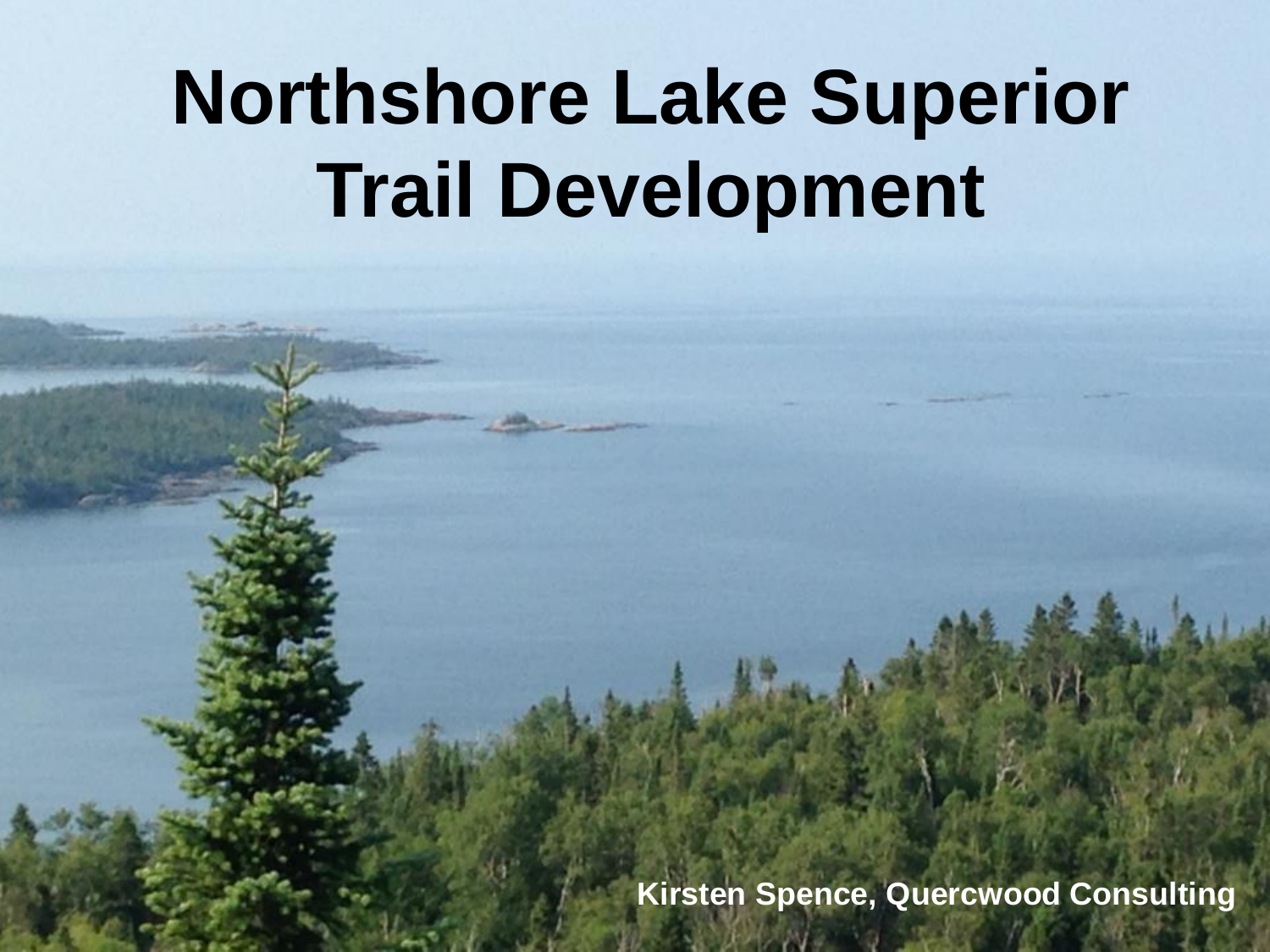### **Northshore Trail Projects**



Other trails not included on this map – Path of the Paddle, snowmobile trails, Lake Superior Water Trail, municipal trails from Pass Lake/Thunder Bay west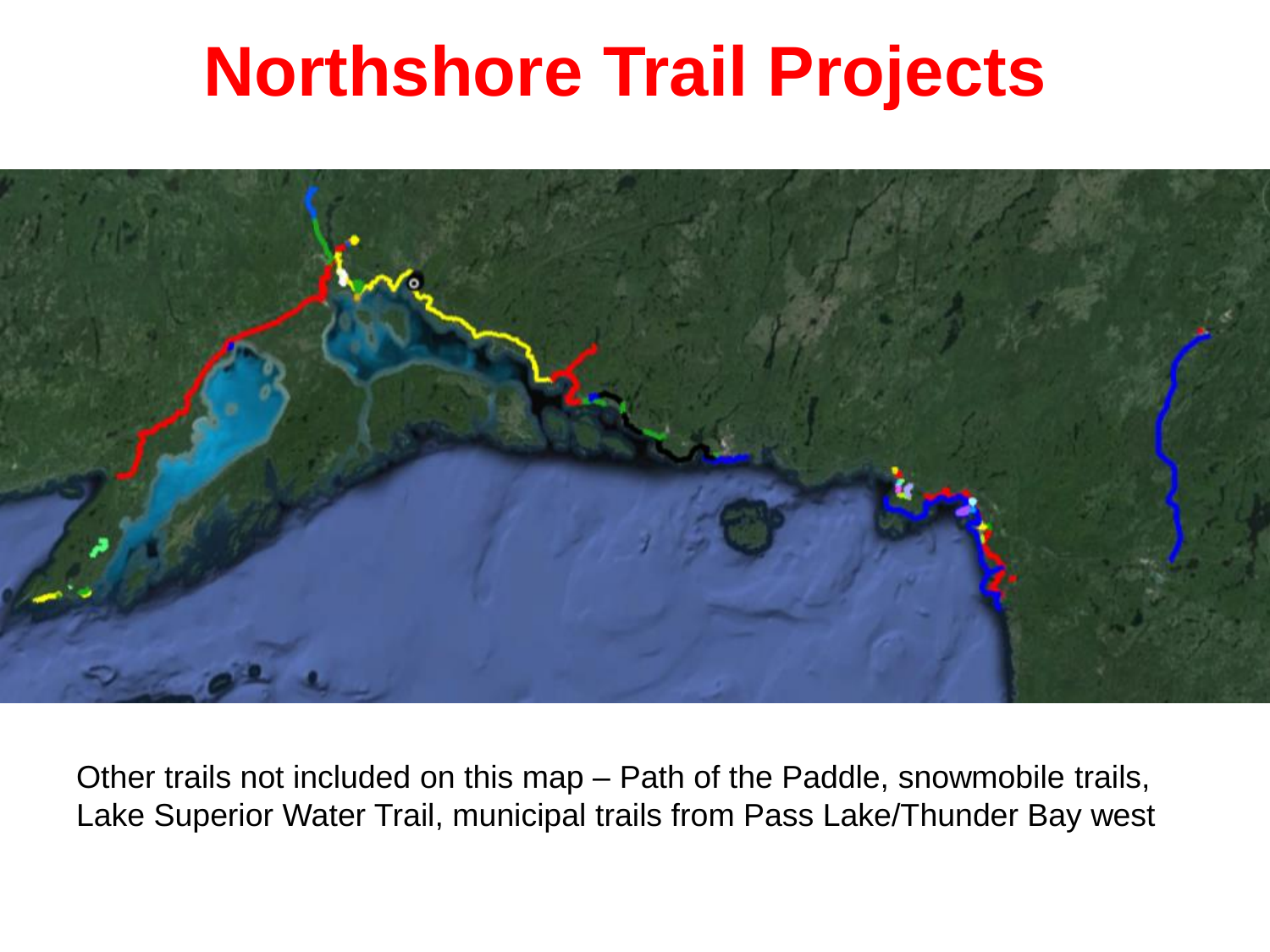### **Group of Seven Lake Superior Trail**

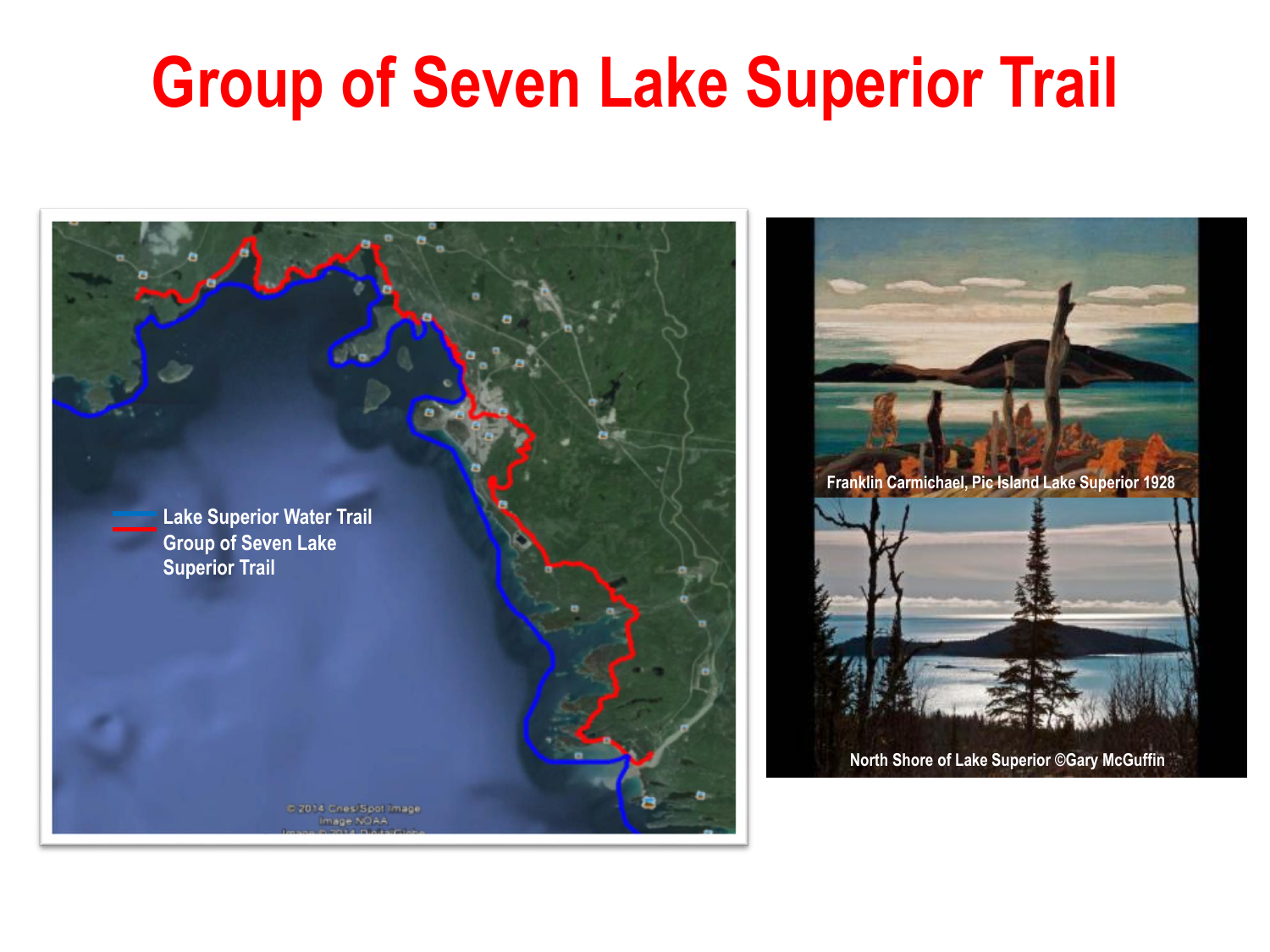### **Kinghorn Rail Trail**

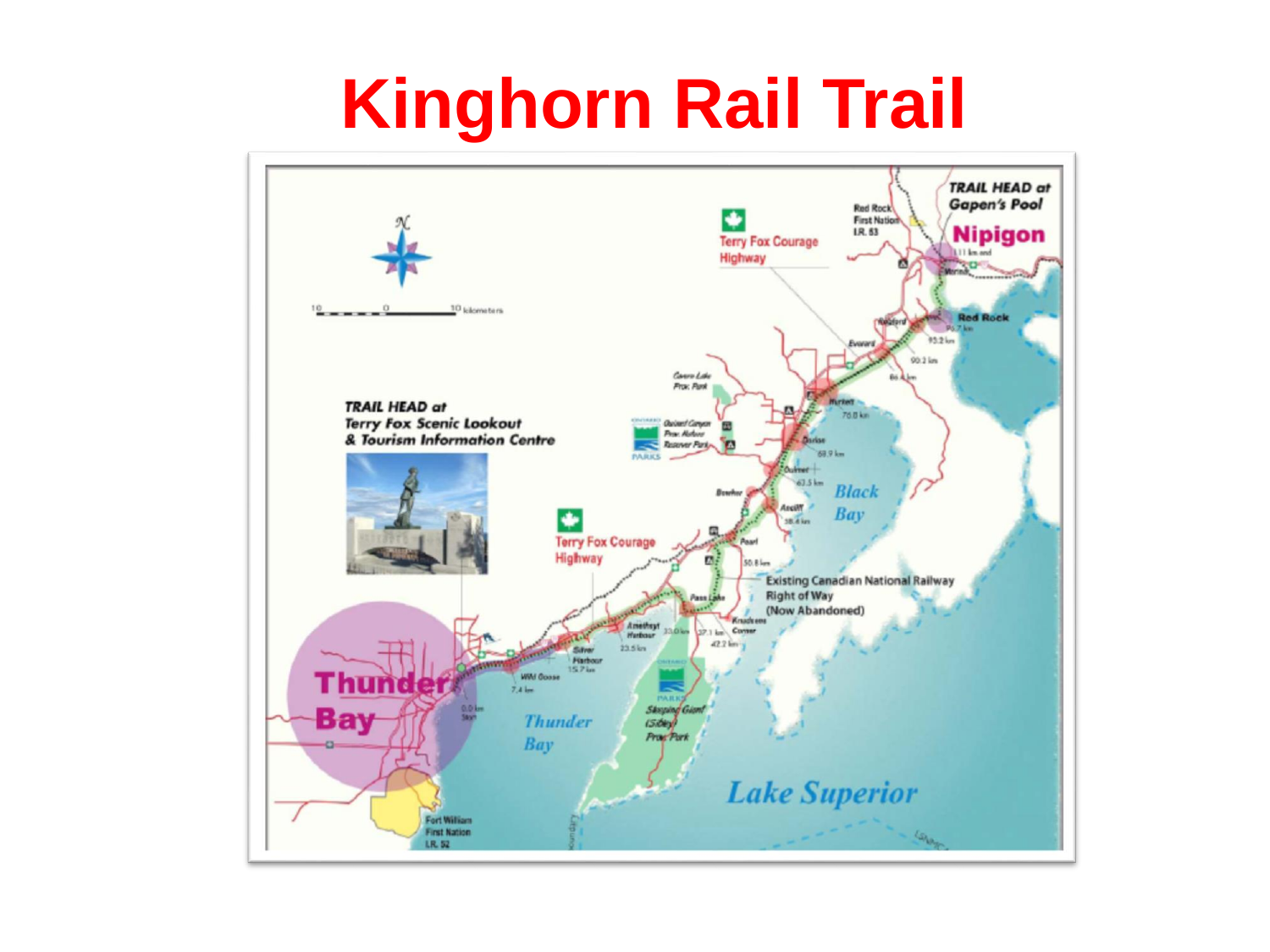#### **Lake Superior National Marine Conservation Area**

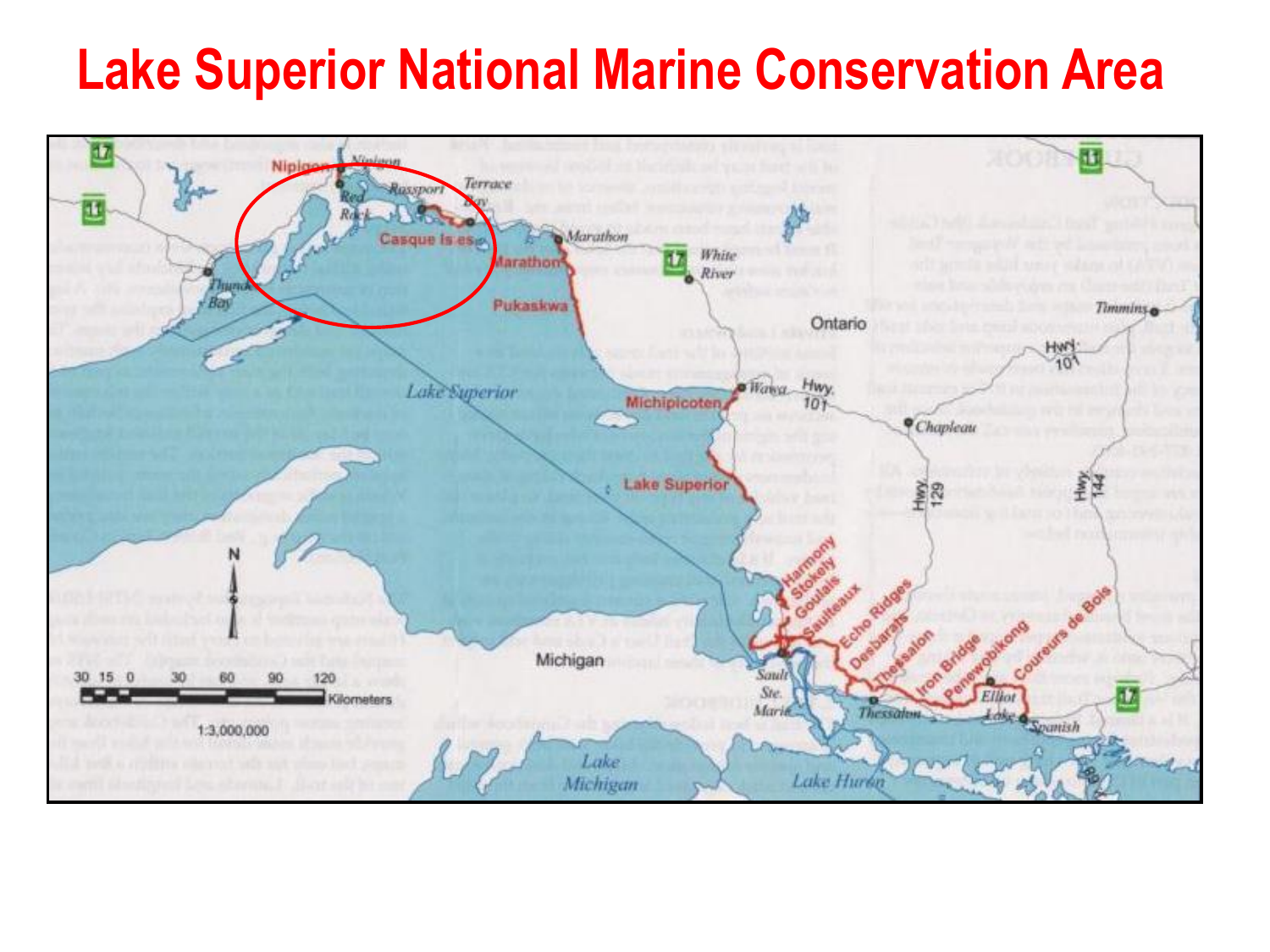#### **NMCA Inventory Spring 2014**

- Inventory of existing trails within the viewscape of the NMCA – Dorion to Terrace Bay
- Rate trails against the Parks Canada's Trails Classification System
- Capture new trails that groups/communities are dreaming of developing
- Cost out new trail, maintenance requirements with costs, timelines etc
- Information for communities to prioritize future trail development
- Report was released to the communities some have used for funding applications e.g. National Trails Coalition Funding & Great Lakes Guardian Funding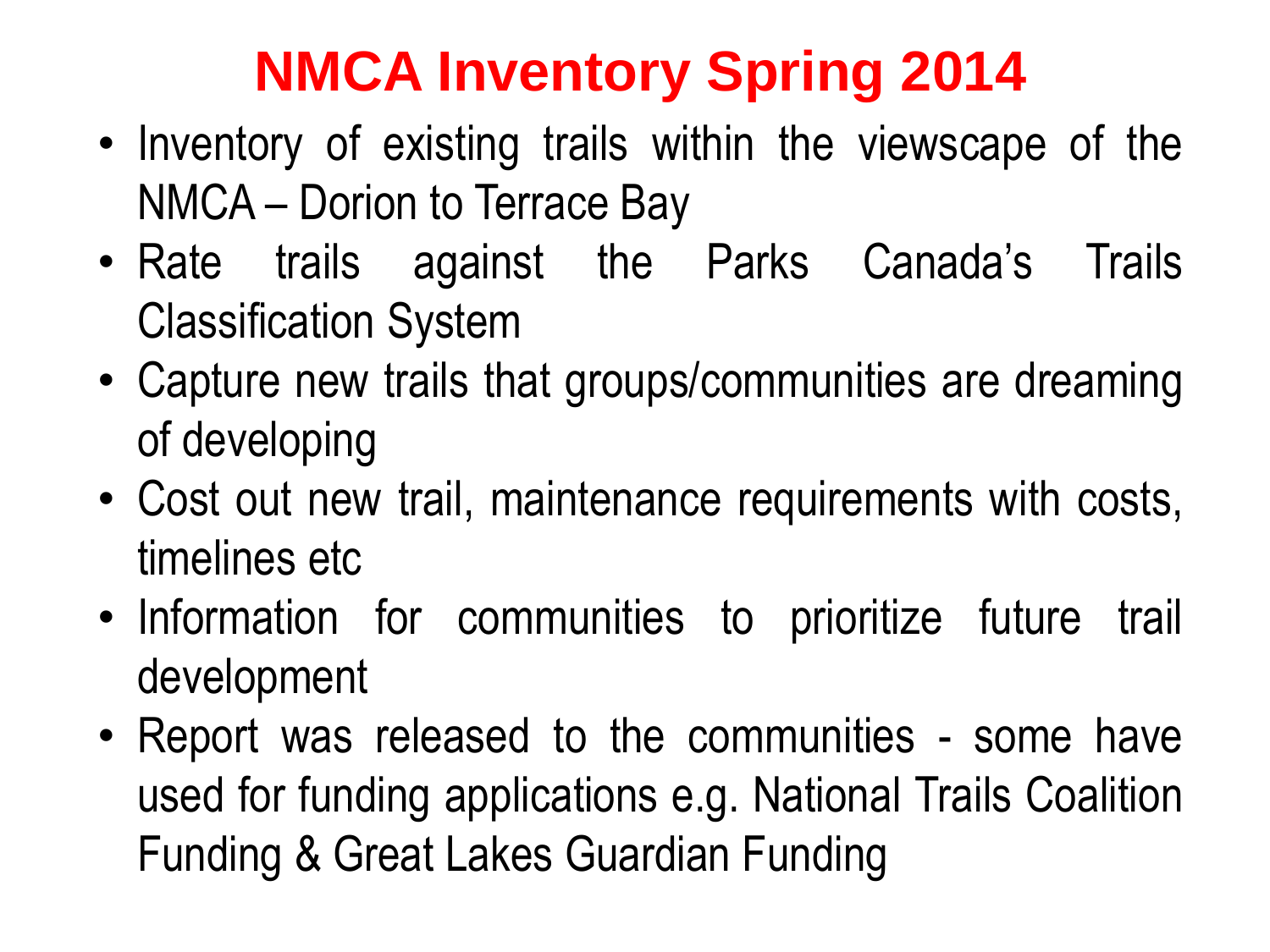- NMCA will be using the information in the report to make investment decisions for signage, possibly supporting maintenance costs, promotions, and trail capital/infrastructure investment in key areas
- Assessed 46 existing trails within the study area
- 6 new trail opportunities identified
- Budgets \$202K short-term construction (1 year timeline)
	- \$5.7M long-term construction (multiple years)
	- Maintenance is estimated  $@$120K$  for 411 kms of trail
- Additional 24 trails = 95kms that were captured by not assessed as they fell outside of the NMCA viewscape, TCT Water Trail wasn't included, snowmobile trails, inland trails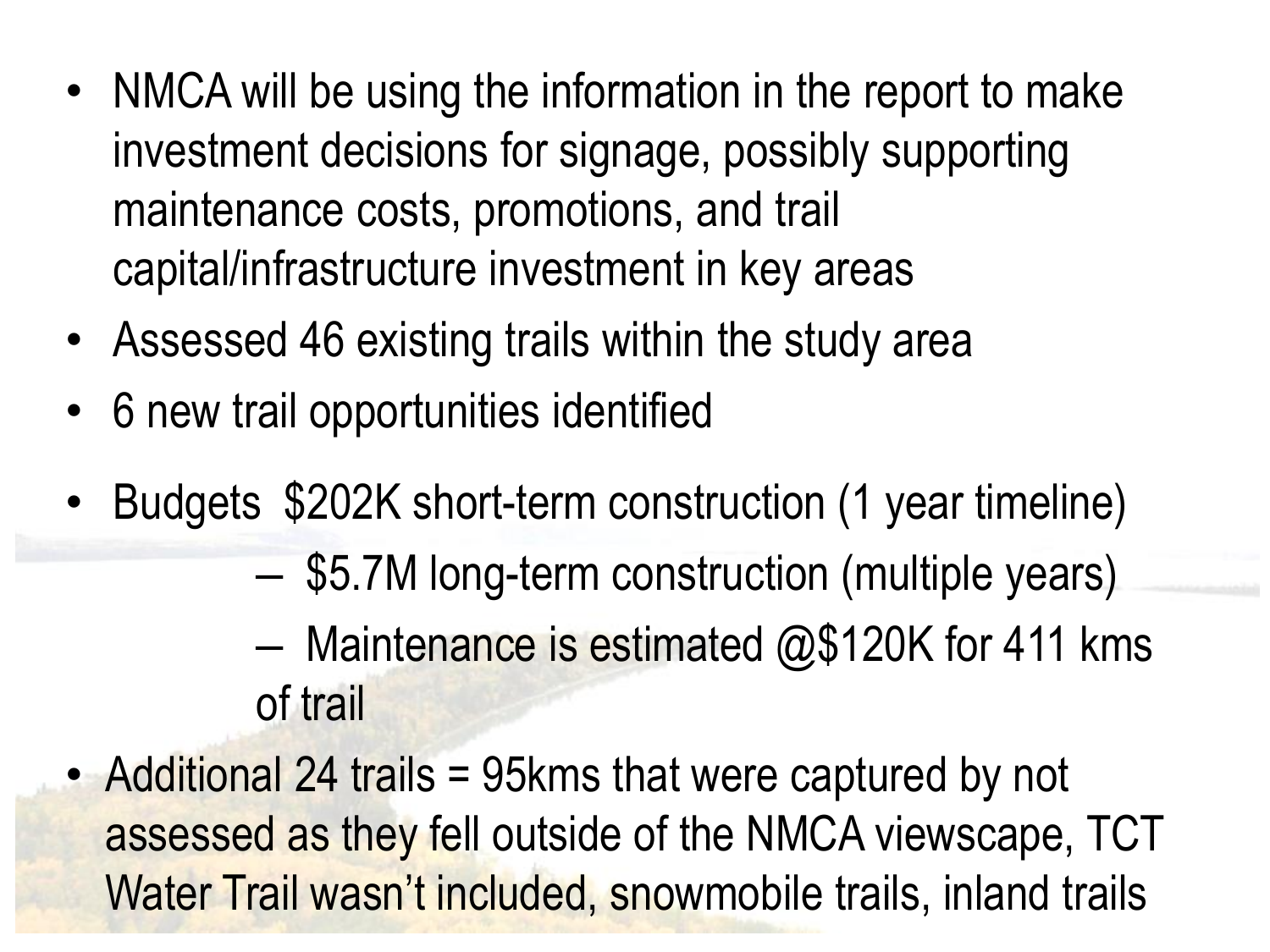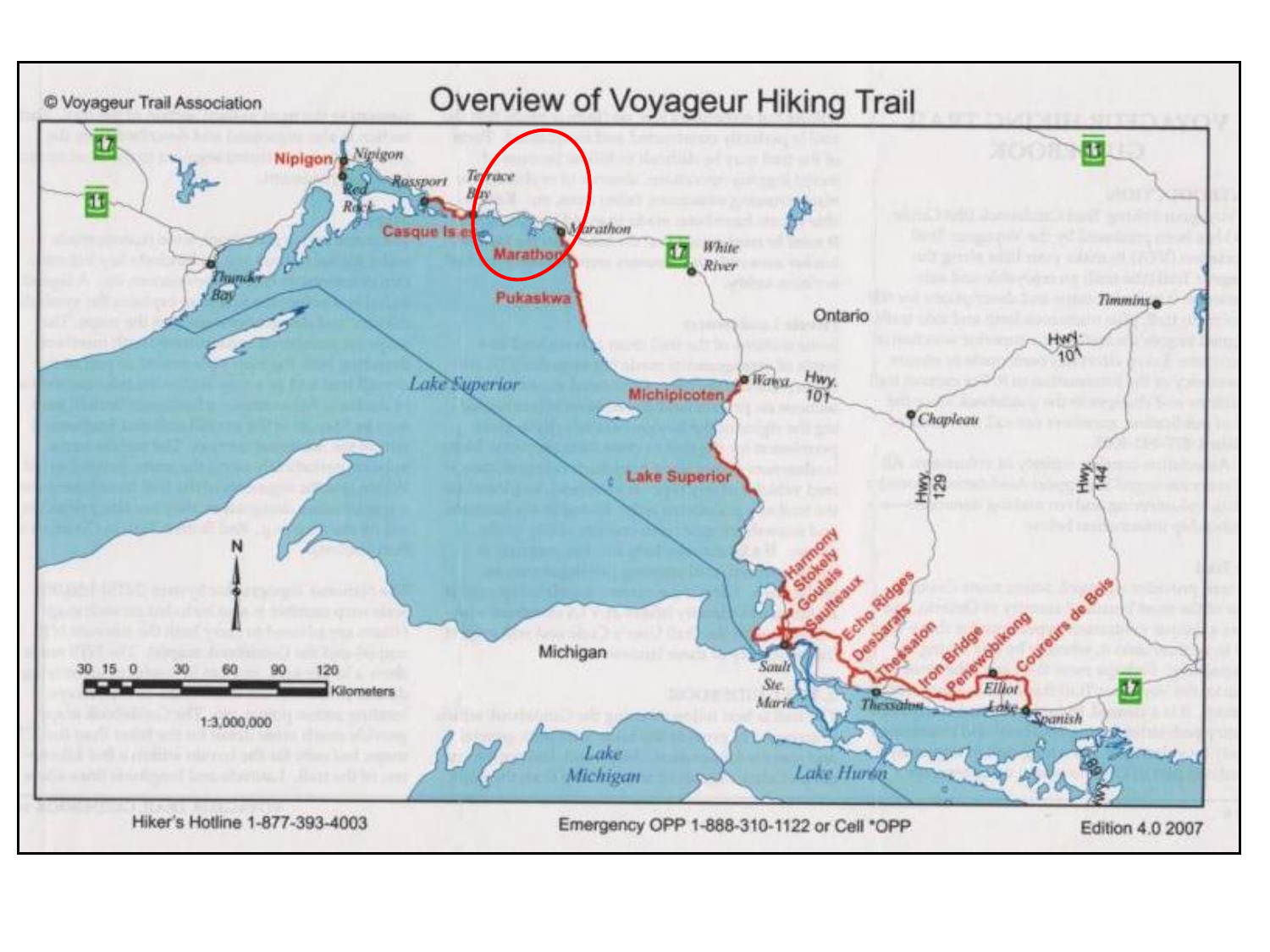## **Other Northshore Communities**

- Superior North CFDC provided funding to Marathon, Manitouwadge, Terrace Bay & Pic River/Heron Bay to complete the trail inventory for rest of the region
- Focus of the report was different as trails weren't rated against the Classification System but focused on work plans, cost inputs and next steps to create a strong trail network in these communities in the next 10 years
- Identified 37 existing trails in the 4 communities
- 16 new trail opportunities identified
- Budgets \$228K short-term construction (1 year timeline)
	- \$824K long-term construction (multiple years)
	- Maintenance is estimated @\$44K for 246 kms of trail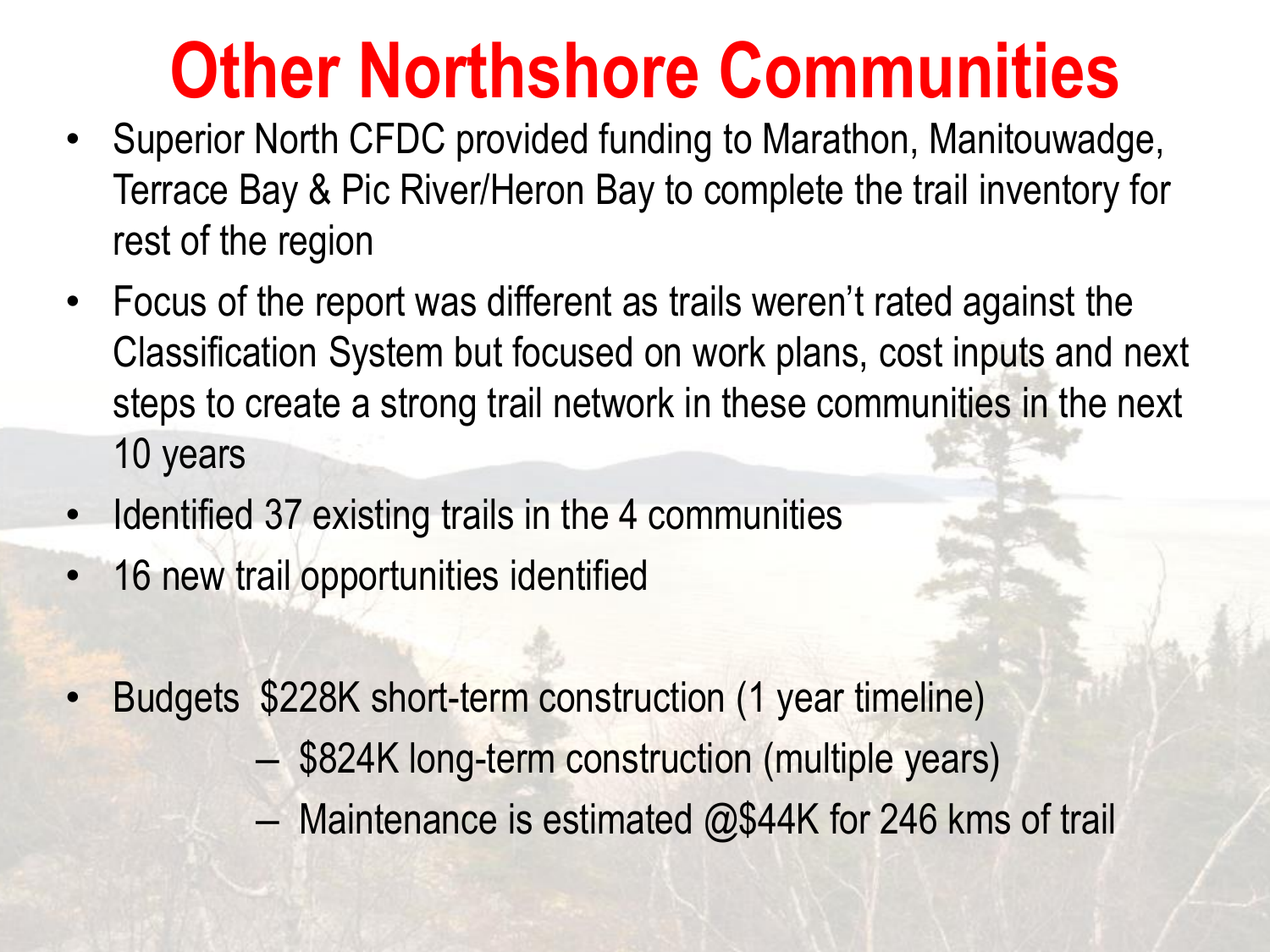# Common Themes From Regional **Consultation**

There were a number of topics identified in the meetings with various groups that they need help with.

- Investment in capital funding and signage
- Assistance with project planning
- Ongoing maintenance cost assistance
- Forum networking
- Promotions/branding
- Training of trail builders and planners
- Organizational capacity
- **Insurance**

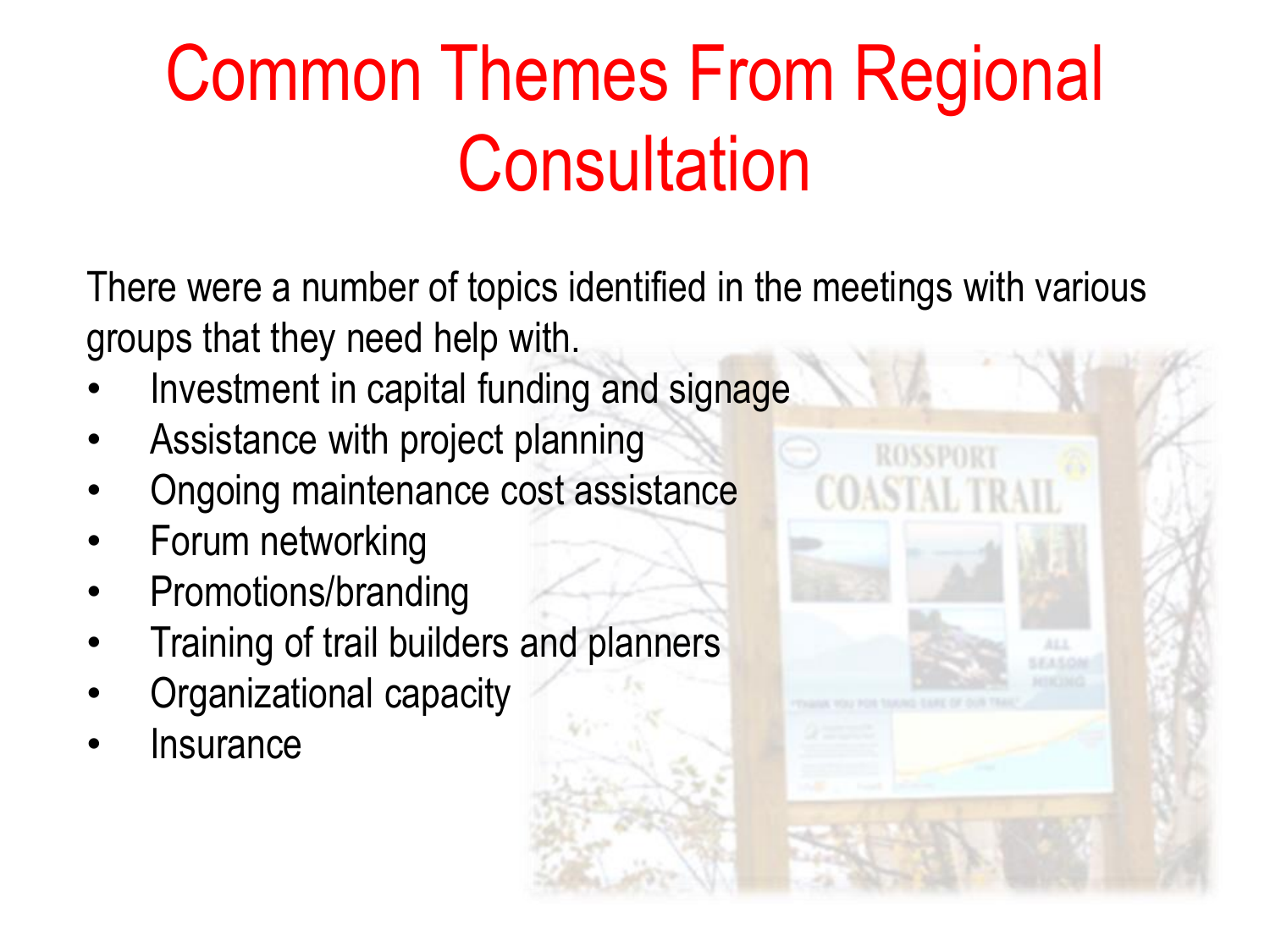## **Common Opportunities Identified**

A number of opportunities were also identified:

- Northshore branding of trails
- Collaborative Funding Application opportunities
- Creation of a regional signage guidelines
- Mentoring under other trail organizations
- Coordination through a regional entity
- Regional interpretation of history, culture, geography
- Regional Trail Guidebook for visitors
- More tourism product for promotion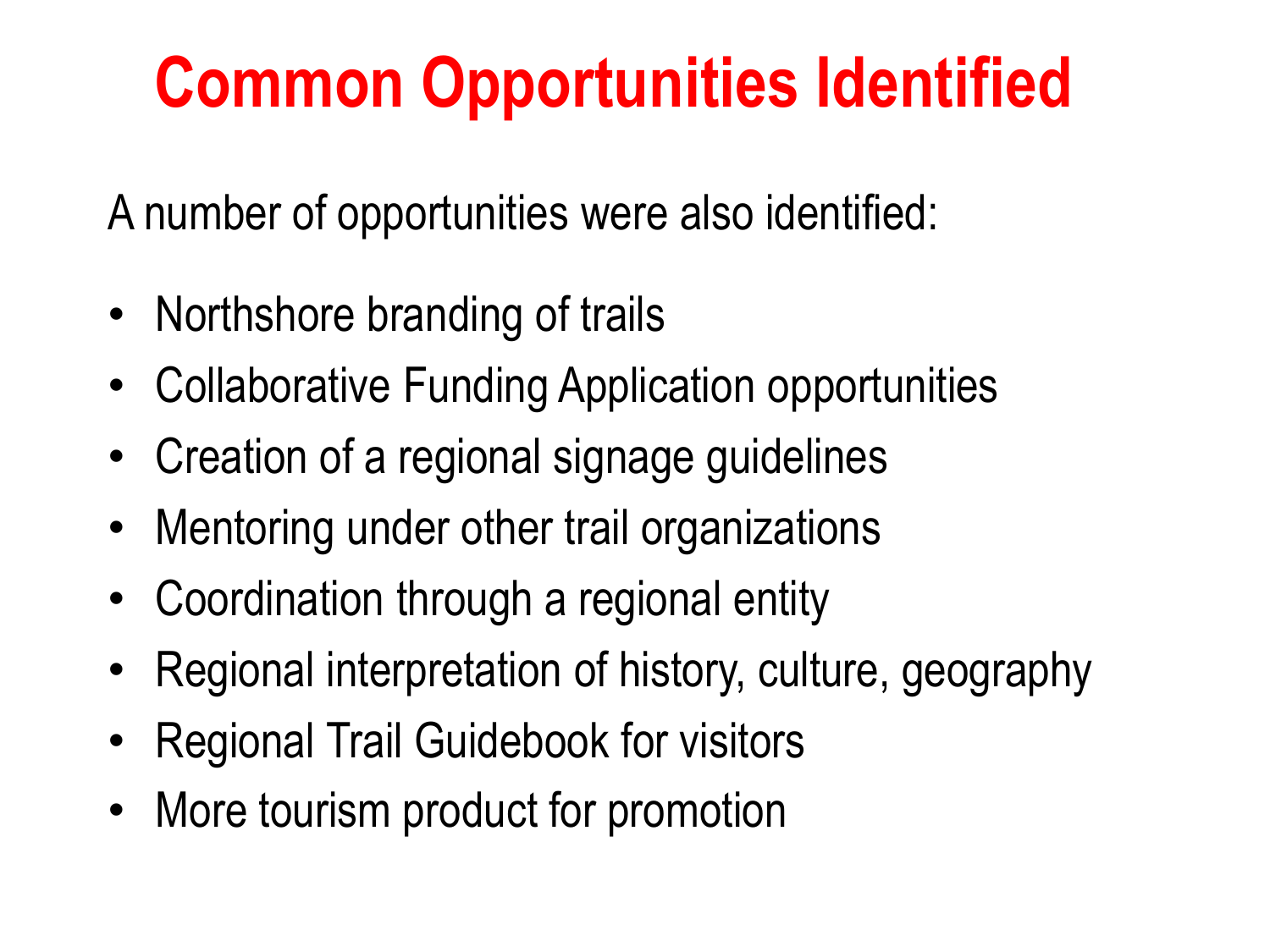# **Provincial Trails Act**

- Ontario Government is proposing a Provincial Trails Act
- Details not known
- Ontario Trails Council's executive has been asked to review the act and comment
- Take the needs/comments etc. into the process on behalf of the provincial trail stakeholders